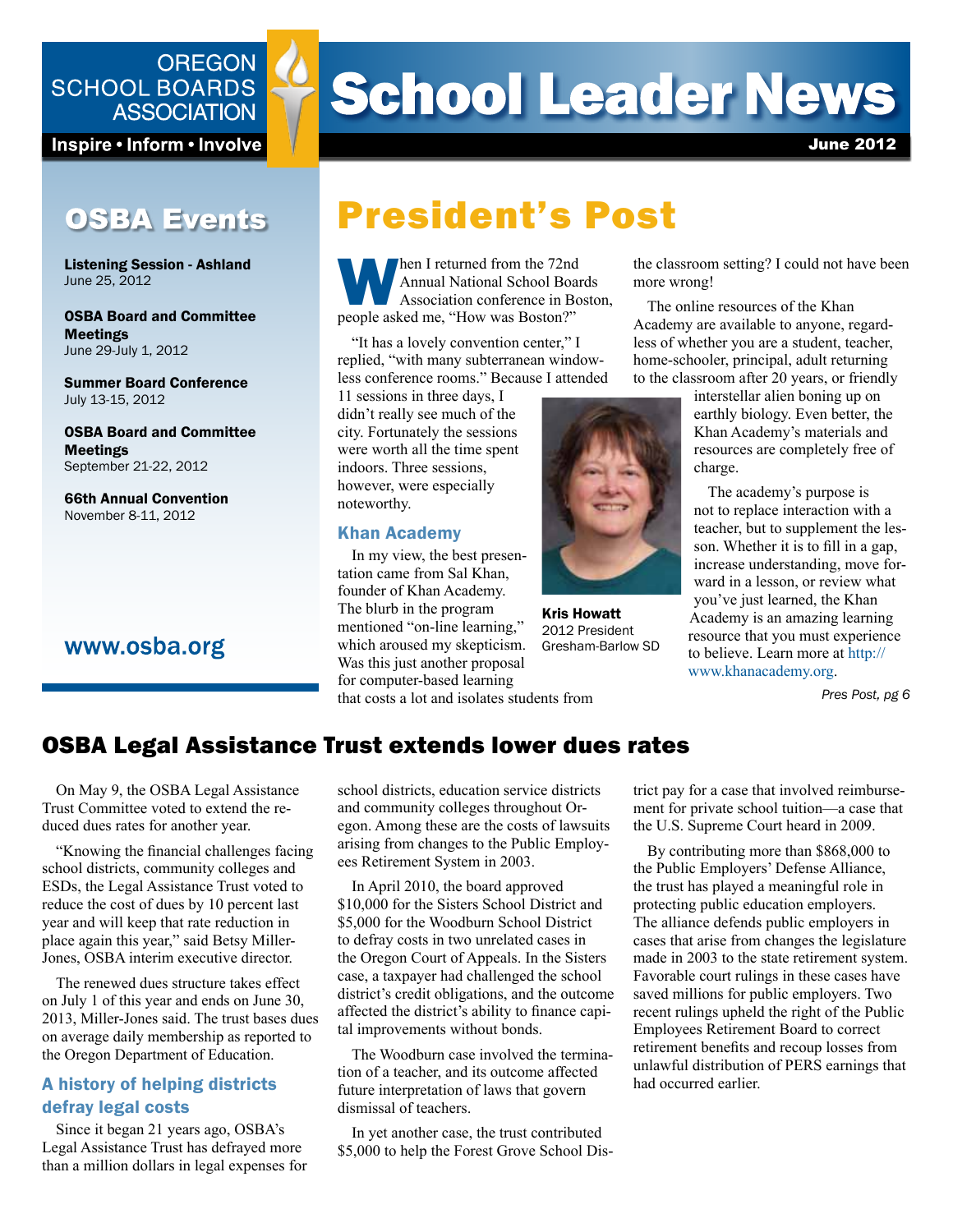## HB 4016: Mandatory Reporting Update

PACE (Property and Casualty Coverage for Education) is a valuable asset in managing risks associated with state requirements for mandatory reporting of child abuse and neglect. Enactment of House Bill 4016 has underscored that value.

Oregon state law now requires all public school employees (and members of many other professions) to make reports to law enforcement or the Department of Human Services if they have reasonable cause to suspect abu[se or neglect of a child.](pace.osba.org) 

House Bill 4016 expanded the categories of employees that are considered "mandatory reporters" of child abuse by adding the following:

- Employees of higher education institutions
- Employees of public or private organizations that provide child-related services or activities to youth groups or centers, scout groups or camps, summer or day camps, survival camps or groups
- Employees of centers or camps that operate under the guidance, supervision or auspices of religious, public or private educational systems or community service organizations
- Coaches, assistant coaches or trainers of amateur, semi-professional or professional athletes, if compensated, and if the athlete is a child

The bill does not make school volunteers mandatory reporters.

Morgan Smith, PACE Services attorney for OSBA, offered this observation: "Mandatory reporting is crucial to stop child abuse, but also to ameliorate other negative effects of that abuse. PACE can assist districts with training staff in all facets of reporting requirements and can even assist with investigations of misconduct related to child abuse."

## SafeSchools & **SafeColleges** offer courses

Two of the new courses meet the intent of House Bill 4016 which, among other things, requires districts to offer training on how to spot child abuse and sexual conduct to parents.

Districts who wish to take advantage of this PACE member benefit should contact Claire Hern at 800-434 0154 or [chern@safeschools.com](mailto:chern%40safeschools.com?subject=Interested%20in%20online%20training%20through%20PACE).

#### Call or email risk management staff to learn how to put PACE in your corner.

800-285-5461 or losscontrol[@sdao.com](mailto:claims%40sdao.com?subject=)

## OSBA welcomes Tass Morrison to board of directors

Tass F. Morrison of Sublimity is the newest member of the Oregon School Boards Association board of directors, the association announced in May.

Morrison is the vice chair of the North Santiam School District, a seven-member board that serves 2,377 students in eastern Marion County, including the communities of Stayton, Sublimity, Lyons and Mehama. She is also a past-chair of the board.

"We're proud to have Tass Morrison among our association's leadership," said Betsy Miller-Jones, interim executive director of OSBA. "She brings a level of commitment and experience that will serve Oregon's schools well."

Among Morrison's chief interests are strong, ongoing community engagement and building a sustainable budget that will fund a full school year with adequate curriculum and co-curricular opportunities for students.

"I also believe in doing everything possible to enable rural schools to thrive, because the majority of school districts in Oregon are rural," Morrison said. "This

is especially important as we begin a new statewide discussion about upgrading our state's commitment to public schools."

Bringing school funding back to the forefront of Oregon's investment priorities is a matter of high urgency for OSBA, Morrison added. "Our state's economic future depends on making our public schools the best they can be," she said.

Morrison is president of the Stayton Public Library Foundation, a fundraising organization that supports the local public library by funding critical literacy services for children. She also serves on the board of directors for the Stayton Sublimity Chamber of Commerce.

# **Property and Casualty Coverage for Education**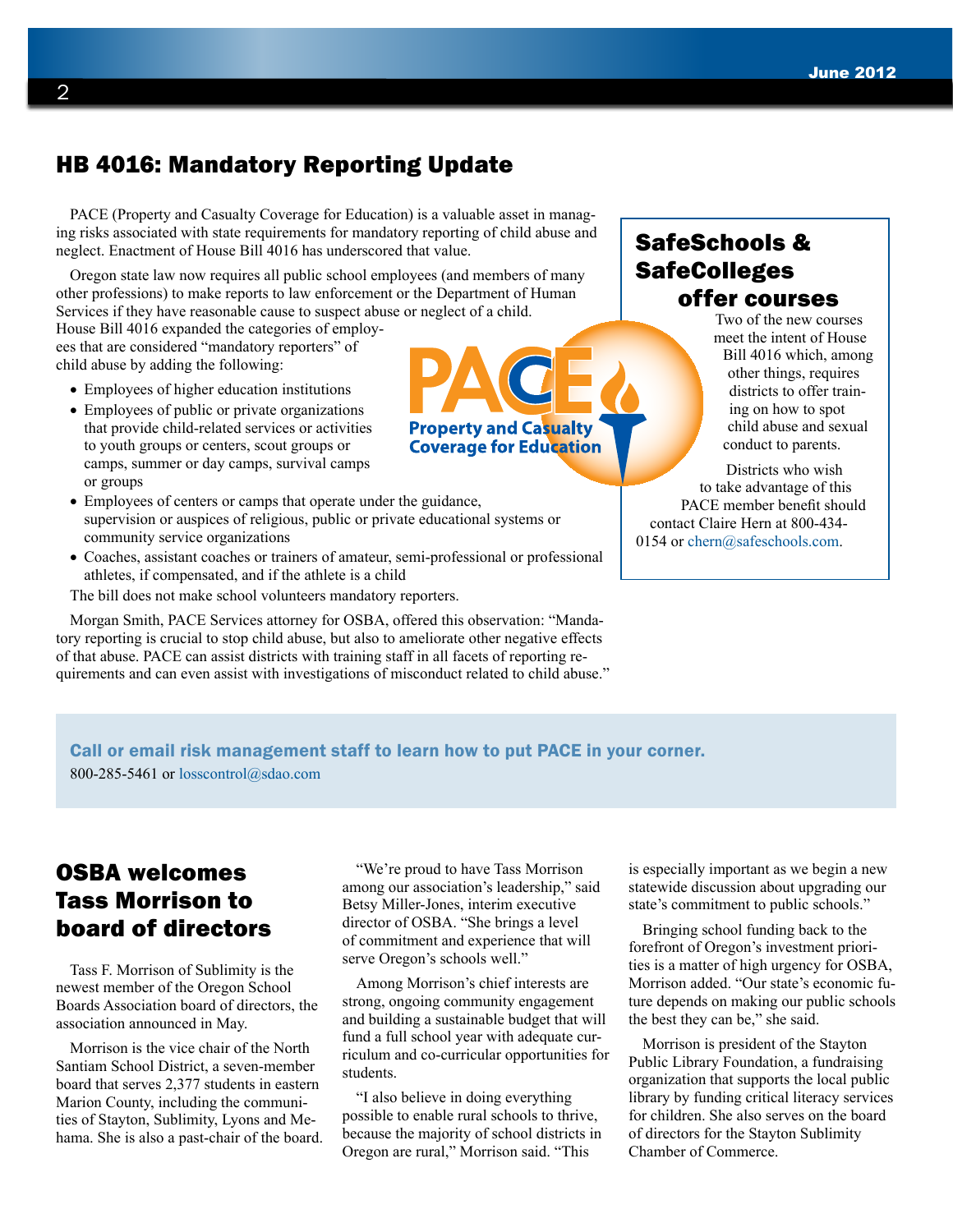# KEEPING YOU IN THE LOOP

## Our purpose is to listen

In the wake of our recent change<br>in leadership at OSBA, now is<br>a great time to evaluate who<br>we are and what we do, what our n the wake of our recent change in leadership at OSBA, now is a great time to evaluate who members want, and what we can do better. For the past month, OSBA

> Deputy Executive Director Jim Green and I have traveled the state to hold listening sessions with board members and administrators. Our purpose is not to talk at you, or to tell you what we think, but



Betsy Miller-Jones Interim Executive Director

rather to listen, to find out about your concerns and understand the issues you face. We want to learn what you want from OSBA, including any changes you consider necessary.

We have heard some common themes during these sessions, from the smallest districts of Grant County to the largest in Clackamas County.

Everyone has expressed intense interest in the achievement compacts the state recently distributed to districts. Many have voiced concern about any strings the state might attach to these compacts in the future. Many of you wonder why school boards don't have a seat on the Oregon Education Investment Board or greater representation on the committees of the OEIB. You appreciate the need to free schools of the burdens imposed by NCLB, but you worry about replacing them with a new set of federal hoops to jump through.

We have heard your emphatic message that our regional meetings

should be less PowerPoint and lecture and more conversation about issues. Next fall, you will see the difference.

Overall funding is a huge issue for board members, but we've learned during the listening sessions that we must do more than address the revenue side of the

equation. Board members recognize that PERS is an impossible cost driver that we cannot keep up with simply by reducing other costs. You have notified us that something must be done soon, and that only a statewide coalition of organizations can do it by taking strong positions and making creative changes in the PERS system. OSBA will lead that effort. We will work for change that provides fiscal relief, while doing our best to protect those who need the system to work well.

Board members want and need the services OSBA provides, but they want the assurance that we'll provide those services in the most cost-effective way possible, and that we share the tough decisions

made by local districts. This year our salary budget will be level, which means we must make some reductions, just as a school district would. Our board of directors has decided that in view of the tough economic circumstances districts face, now is not the time for OSBA to raise rates

## Listening tour stops

- April 5: Grant ESD
- April 30: Medford SD
- May 3: Clackamas ESD
- May 14: McMinnville SD
- May 16: Springfield SD
- May 30: Linn Benton Lincoln ESD
- May 31: La Grande SD
- June 4: High Desert ESD
- June 25: Ashland SD

or reduce services. We need to do more, in fact, to help all of our members. The board has directed the staff to prepare a budget for next year that draws on our reserves to meet our members' needs. That budget will go to the board of directors for approval at our June meeting.

Jim and I are still on the road with our listening sessions. Please join us, if you can. Bring your ideas, your questions and your concerns. Help us all work together to improve education in Oregon, because that's the only way we can really make a difference. OSBA is your association; we need to hear from you.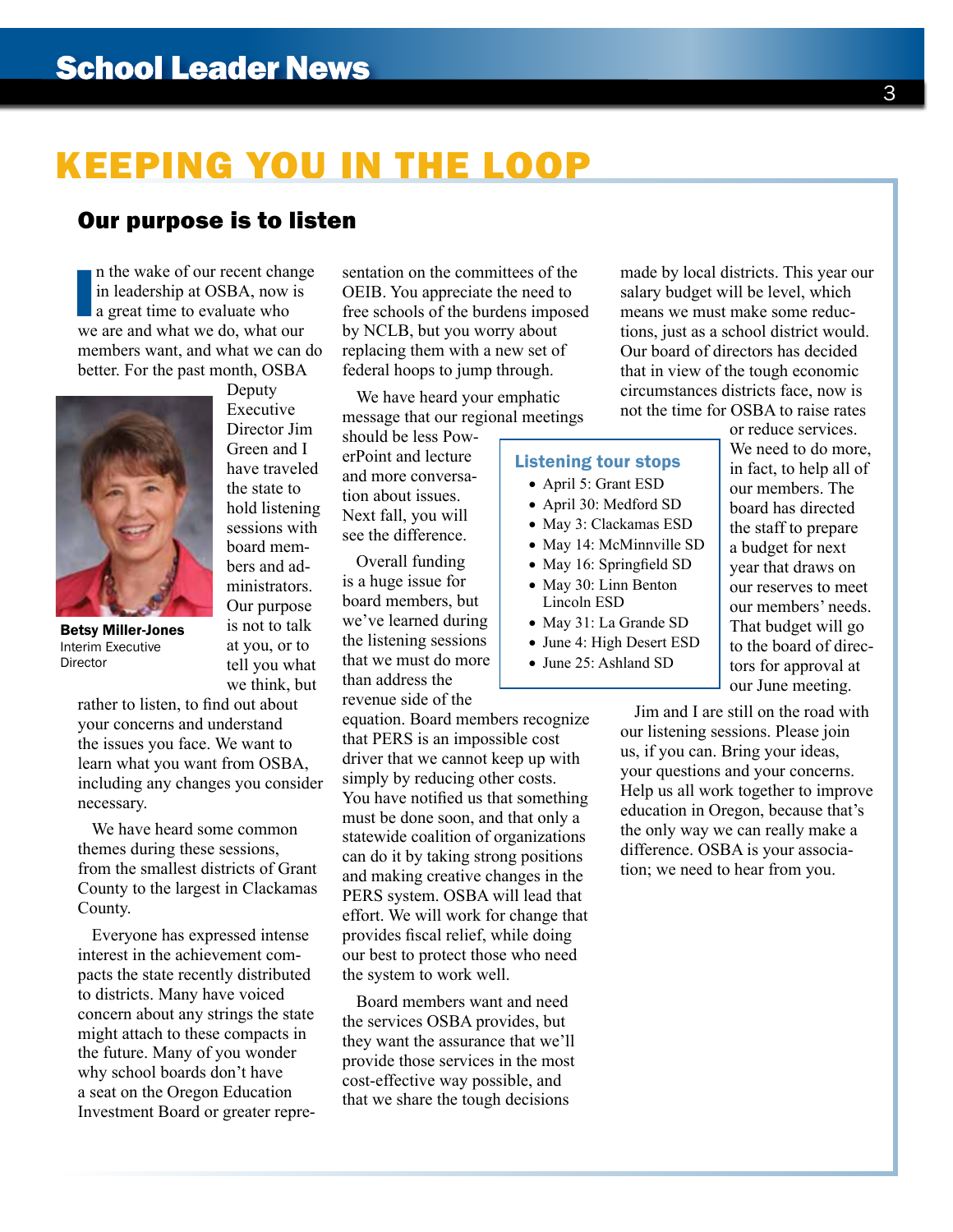## Summer Board Conference July 13-15, 2012

## Summer Board pre-conference workshop focuses on Common Core State Standards

The Common Core State<br>
Standards Initiative has<br>
addressed a clear and<br>
pressing need to ensure that he Common Core State Standards Initiative has addressed a clear and all students are ready for college or careers. Begun in the spring of 2009, this effort has resulted in a set of standards that will help students achieve readiness in literacy and mathematics no later than the end of high school.

Exactly one year ago, then-OSBA President David Beeson wrote about the Common Core State Standards (CCSS) in School Leader News: "As board members, we need to work hard and diligently to adapt our districts to this new reality."

OSBA's Summer Board Conference will feature an important pre-conference workshop on the Common Core State

Standards, emphasizing the roles of school district, ESD and community college boards in making the standards work. Board members' involvement is critically important to the process—and to the schools and institutions they serve—since assessment of student proficiency will begin in the spring of 2015, only three short years away. The workshop will clarify the demands boards face in preparing their schools, districts and institutions to meet the challenge.

#### Oregon's involvement

The Oregon Department of Education has contributed to CCSS development from the beginning. Department staff have reviewed every version of the standards and provided feedback throughout the development process. A statewide panel of math educators conducted a rigorous analysis of the CCSS in relation to Oregon's own recently adopted math standards. The panel's work will serve as a foundation for implementation of the Common Core mathematics standards.

## Have you registered?

## <www.osba.org/sb>

The CCSS pre-conference workshop is Friday, July 13. A separate registration fee is applicable.

Hotel room rates are guaranteed if reserved before June 19. Make reservations online, [www.river](www.riverhouse.com)[house.com](www.riverhouse.com) or call 800-547-3928.

Oregon is one of 26 lead states in the development of the Next Generation Science Standards (NGSS)—a set of rigorous, national science standards aligned with college- and career-ready expectations. These new standards will be rich in content. Based on the National Research Council's "Framework for K-12 Science Education," the NGSS will provide an internationally benchmarked science education to all students. To find out more about NGSS, visit [http://www.nextgenscience.org.](http://www.nextgenscience.org)

The Oregon Department of Education has published a useful description of the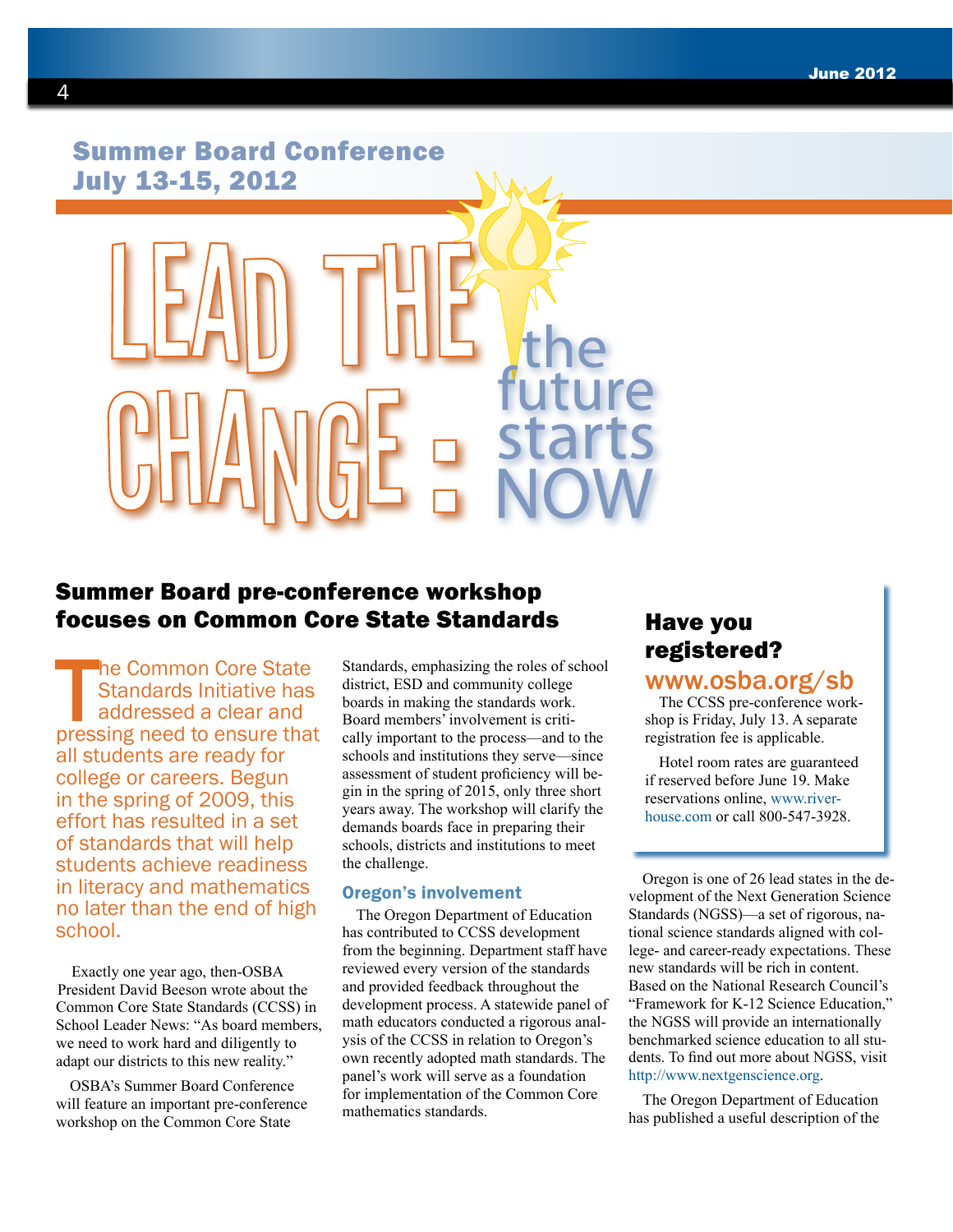## The Riverhouse, Bend

"Common Core," which relates directly to the issues board members face:

- **Increase global competitiveness.** The Common Core aligns to international standards in countries whose achievement levels are the highest, enabling Oregon's public schools to prepare students to compete both nationally and internationally.
- **Provide consistency across the country.** Common standards mean that Oregon students will learn the same content and skills as students throughout the nation, ensuring that Oregonians find a level playing field when they go to college or embark on careers.
- **Support the Oregon Diploma.** The Common Core offers rigorous K-12 standards that integrate the essential

skills of reading, writing, speaking, listening and mathematical practice. The emphasis these standards place on reading informational technical texts will "prepare each student for success in college, work and citizenship."

- **Build on what works in Oregon schools.** The Common Core State Standards are not simply "one more thing" for districts to do. The reallife standards of the CCSS practices can support those already effectively implemented in many Oregon districts, such as Proficiency-based Teaching and Learning, the Oregon Literacy Framework, Response to Intervention (OrRTI), and Positive Behavior Interventions & Supports.
- **Support high-quality instruction by teachers.** Common standards make

## Pre-conference workshop will also address 'Smarter Balanced' and Achievement Compacts

In addition to the Common Core State Standards, OSBA's Summer Board Conference pre-conference workshop on student achievement will address the "Smarter Balanced" assessments of student achievement and Oregon's Achievement Compacts.

The Smarter Balanced Assessment Consortium (Smarter Balanced) is a stateled consortium that works to develop next-generation assessments of student progress toward readiness for college and careers. The goal is to create assessments that align with the Common Core State Standards (CCSS) by the 2014-15 school year, when Oregon will administer the Smarter Balanced Common Assessments for English Language Arts and Mathematics (based on the Common Core State Standards).

To appreciate the magnitude of the shift in mathematics content from the 2007-2009 Oregon Mathematics Content Standards to the Common Core State Standards, and the heightened rigor of the Smarter Balanced Common Assessment, see [http://www.ode.state.or.us/wma/teachlearn/commoncore/transition](http://www.ode.state.or.us/wma/teachlearn/commoncore/transition-from-oaks-to-smarter.pdf)[from-oaks-to-smarter.pdf](http://www.ode.state.or.us/wma/teachlearn/commoncore/transition-from-oaks-to-smarter.pdf)

Achievement compacts are still at the forefront of OSBA members' concerns. The pre-conference workshop will address the present status of the process the Oregon Education Investment Board has initiated and examine the realities of making that process work from the standpoint of school district, ESD and community college boards.

creating, aligning, finding and sharing lessons, strategies and assessments within grade levels, schools and districts easier for teachers, allowing them to focus on high-quality instruction. Teachers from different districts and states may also share effective practices efficiently.

• **Offer 21st century skills for 21st century jobs.** The CCSS reach beyond English and Math. They integrate literacy into subjects such as Science, Social Studies and Technical Subjects to better prepare all students for college and career success in the rapidly changing workplace.

#### Implementation time line

Over the next few years the Common Core State Standards will replace Oregon's current standards in English language arts and math. The goal is to establish a base line of skills that are fewer in number, clearer in focus and higher with respect to student expectations and outcomes. In addition, the Common Core State Standards will become an integral part of the Oregon Education Investment Board's achievement compact agreements with Oregon's education entities.

Last year, Oregon's districts entered a transition period to begin making changes in course content—a period that will end in 2014. Full implementation of the standards will occur in the spring of that year. A statewide assessment of the implementation will occur in the spring of 2015.

The Oregon Department of Education website also offers an "Implementation Toolkit" that zeroes in on the respective roles of teachers, parents, administrators, students, the business community and others in making the standards work. In addition, the toolkit provides useful information about communication, assessment, resources and contacts.

To learn more about the toolkit, visit [http://www.ode.state.or.us/search/](http://www.ode.state.or.us/search/page/?id=3430) [page/?id=3430.](http://www.ode.state.or.us/search/page/?id=3430)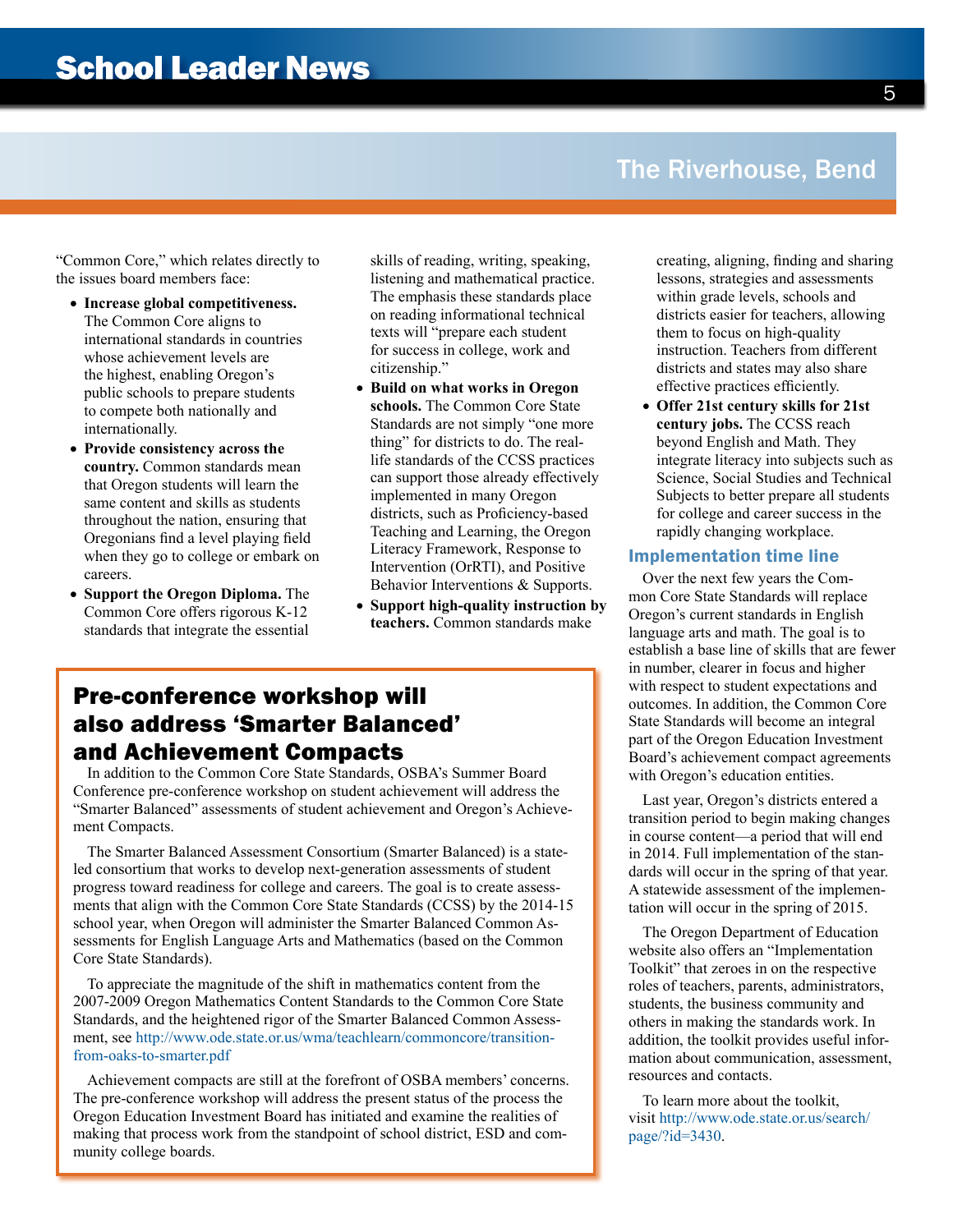## Bilingual ed conference happens June 22-23

The Oregon Association of Bilingual Education's Summer Conference takes place in Woodburn on Friday and Saturday, June 22-23. The conference will provide educators and community members with knowledge, skills, techniques and networking opportunities to support the academic success of English language learners.

Teachers, parents, administrators and anyone else who works with ELL students—as well as anyone who cares about supporting their academic success should definitely attend the conference.

#### Session topics

- Sheltering academic content
- Bi-literacy and equity
- Parent involvement
- Bilingual program development
- Culturally and linguistically responsive practices
- And more!

#### Register online

[http://www.edequityoregon.com/](http://www.edequityoregon.com/oabe-registration/) [oabe-registration/](http://www.edequityoregon.com/oabe-registration/)

#### Location

Valor Middle School 450 Parr Rd Woodburn, OR 97071

#### *Pres Post continued*

#### Google

Most of the sessions that I attended centered on various aspects of technology, all of which were free or low-cost to implement or use. A packed house met Jim Spellos, prominent presenter of all things Google, [http://www.meeting-u.com/newsletter.](http://www.meeting-u.com/newsletter.htm)htm. This session focused on "Google-licious: How to find anything on the Internet." Spellos highlighted the following operations:

- iGoogle,<http://www.google.com/ig>, allows you to customize your own homepage of information
- Chrome extensions: Check out Awesome Screenshots, Note Anywhere, Session Manager and Related
- <translate.google.com>: A quick and easy language translator
- Google microphone: If you are using the Chrome webrowser, you can search the web by saying your search term, instead of typing it. It's convenient if you speak faster than you type, or if you're not sure how to spell your search term. [http://](http://support.google.com/chrome/bin/answer.py?hl=en&answer=1331723) [support.google.com/chrome/bin/answer.py?hl=en&answer=1331723](http://support.google.com/chrome/bin/answer.py?hl=en&answer=1331723)
- Goggles: Searches the Internet by taking a picture with the Google app on your phone. Identify plants, locations and more without words. [http://www.google.](http://www.google.com/mobile/goggles/#text) [com/mobile/goggles/#text](http://www.google.com/mobile/goggles/#text)

#### Using the technology you have

These days, many students own computing devices that are superior to those owned by their schools. Yet we often deny students the opportunity to use those tools. More and more school districts have begun to incorporate students' personal devices into their teaching programs (e.g., smart phones, tablets, e-readers), and have started to look closely at policies that allow appropriate classroom functions with students' own devices. This requires keeping an eye on the issues of equity and access while enabling the district to supplement its technology when needed. Resources are also available to provide Internet access to students in their homes, [http://www.internetes](http://www.internetessentials.com/default.aspx)[sentials.com/default.aspx](http://www.internetessentials.com/default.aspx).

#### NSBA information

Because of limitations of time and money, you may not be able to attend a national convention. While the interaction with other board members from across the country is invaluable, there is plenty of information available free of charge on the NSBA website, <http://ww3.aievolution.com/nsb1201/index.cfm?do=cnt.page&pg=1004>

## Leadership Institute update

The OSBA Leadership Institute program was created in 2004 to recognize individual school board members and whole boards for their participation in training programs. In addition to the many hours volunteer board members contribute to their districts, charter schools and colleges, the Institute acknowledges the additional effort devoted to reinforcing their critical governance role.

So far, thirty-four board members have qualified for recognition at the 2012 Annual Convention:

- 26 Bronze Level recipients
- 4 Silver Level recipients
- 3 Gold Level recipients
- 1 Platinum Level recipient

It's not too late to be on the list. Board members have until August 31 to complete training. Fifty-five board members only need one more course for Bronze and 148 need two courses.

Board members can check their current Institute status online by logging onto their MyOSBA account.

The 2012 Summer Board Conference features all five of the courses required for the Bronze Level and another six qualifying sessions. In addition, ten qualifying courses are available online at [http://www.](http://www.osba.org/olc) [osba.org/olc.](http://www.osba.org/olc)

For more information, go to [http://www.](http://www.osba.org/li) [osba.org/li](http://www.osba.org/li) or contact Steve Lamb, 503 485-4809 or [slamb@osba.org.](mailto:slamb%40osba.org?subject=)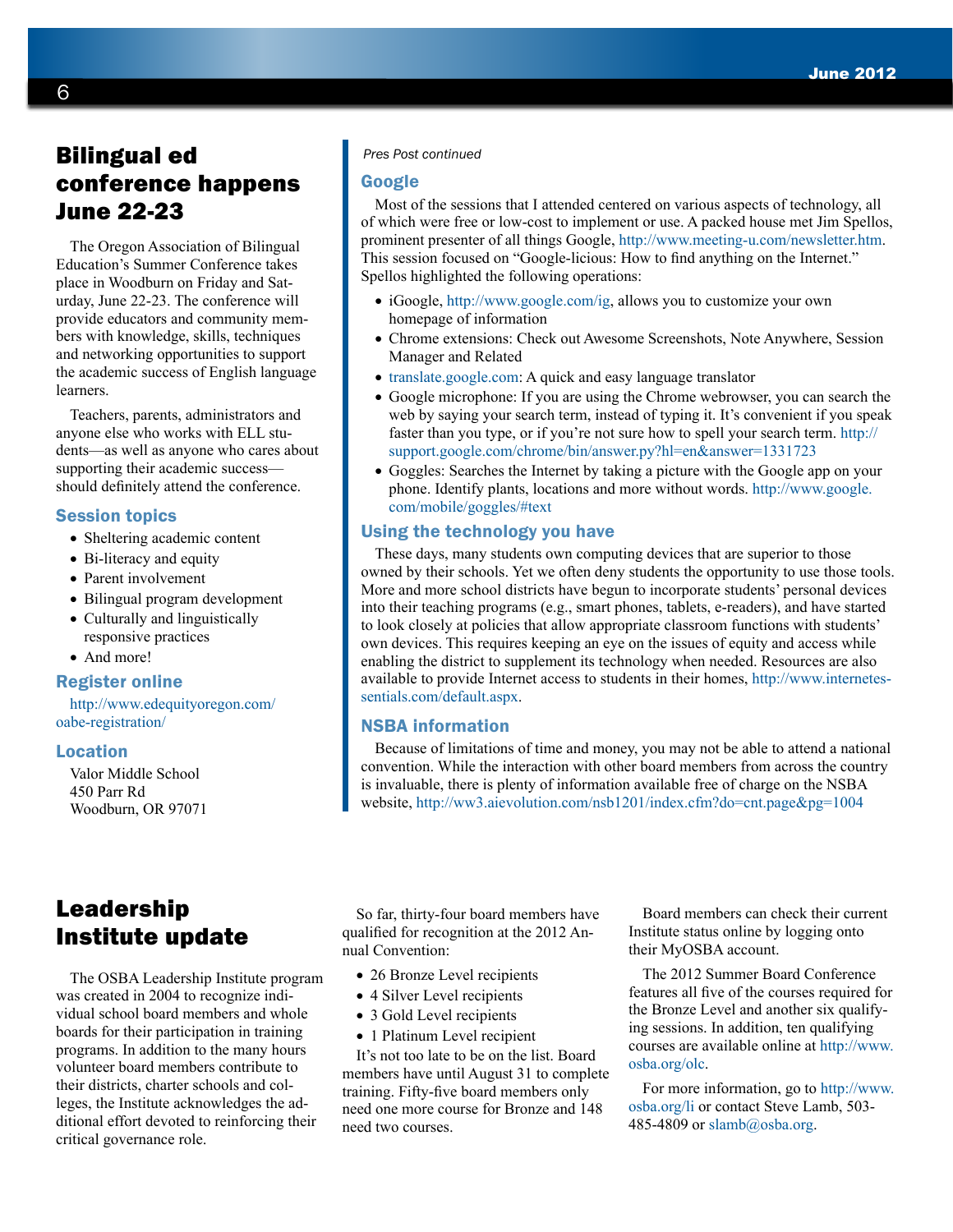# Focusing on Service

## Executive Search service will help you find the right chief exec

Whenever a district loses its chief executive, the board of directors faces the stressful—and sometimes harrowing—job of finding the right person to fill the vacancy. Fortunately, OSBA is here to help.

OSBA maintains a highly expert and specialized team that can ease the stress of the process and ensure a thorough and productive search. The Executive Search team customizes every search to meet the specific needs of a board and the community it serves. Even better, the team has recently upgraded its techniques and tools to make the process more efficient and less costly.

#### Innovations and upgrades

To help recruit quality candidates, OSBA Executive Search will roll out a new service at the Confederation of Oregon School Administrators Annual Conference in June. Superintendents will be able to let OSBA know confidentially if they are interested in seeking a new position. By specifying the desired district, type, size and/or location, executive search staff can connect them with positions that match their interest.

Beginning this year, OSBA Executive Search offers a video option for interviewing candidates, www.GreenJobInterview. com. Three districts have used the option so far, and have reduced the cost of their executive searches while simplifying the process of conducting interviews. They

have reported that the video option provided a high-quality interview, and that it was very easy to use.

OSBA has also expanded the opportunity to post director-level positions on OSBA's website. This year alone, five school districts and one community college have posted positions.

#### A record of success

So far this year, the Executive Search team has conducted full superintendent searches for eight school districts, and has provided interim assistance to two school districts. The average number of candidates that each search generated was 22.5, though one district attracted 34! To develop a diverse applicant pool, OSBA advertises opportunities on the websites of the National Alliance of Black School Educators and Association of Latino Administrators and Superintendents.

Over the past four years, OSBA's Executive Search team has conducted 45 searches. Today, 34 of the recruited superintendents are still on the job, while two have resigned for medical reasons. Four retired and five others have since accepted new positions somewhere in the state. This high retention rate testifies to the quality of OSBA's Executive Search service.

Since 1984, OSBA has helped boards hire nearly 500 executives for Oregon school districts, education service districts, community colleges and other agencies. OSBA's Executive Search service is the most comprehensive, experienced and successful in Oregon.

#### Satisfied clients

Craig Hudson, Amity School Board chair, lauded the service that OSBA's Executive Search team provided. "Donna Herren [OSBA executive search specialist] was a great resource to keep us informed, on track and prepared throughout the search. OSBA helped organize community input sessions and guided the board in their adoption. The selection process without OSBA would have been a struggle to execute, both in terms of schedule and in preparation. The Amity board does not hesitate to recommend OSBA for your superintendent search."

Melinda Van Bossuyt, board chair of the Newburg School District, offered a similar assessment: "OSBA provided us with an organized, professional process. Our consultant guided us to a successful superintendent hire while meeting our accelerated search schedule."

Joe Lewis, chair of the Scappoose School Board, praised the results of OSBA's executive search, and recommends it to other districts. "Our district has found the Executive Search services of the OSBA to be extremely helpful in progressing through the necessary steps to finding a new superintendent," Lewis said. "We have used them on several occasions with great results."

To find out more about OSBA's Executive Search service, go to [http://www.osba.](http://www.osba.org/Resources/Article/Executive_Search/Executive_Search-About.aspx) [org/Resources/Article/Executive\\_Search/](http://www.osba.org/Resources/Article/Executive_Search/Executive_Search-About.aspx) [Executive\\_Search-About.aspx](http://www.osba.org/Resources/Article/Executive_Search/Executive_Search-About.aspx)



© Oregon School Boards Association Betsy Miller-Jones, Interim Executive Director Tricia Yates, Director of Communications Lonn Hoklin, Communications Specialist Josie Hummert, Marketing Specialist ASSOCIATION Diane Efseaff, Communications Assistant Dan Peterson, Printing Services Manager

## Connect with us

<www.osba.org> [facebook.com/osba.org](http://www.facebook.com/osba.org?ref=nf) [info@osba.org](mailto:info%40osba.org?subject=) p: 503-588-2800 or 800-578-6722 f: 503-588-2813